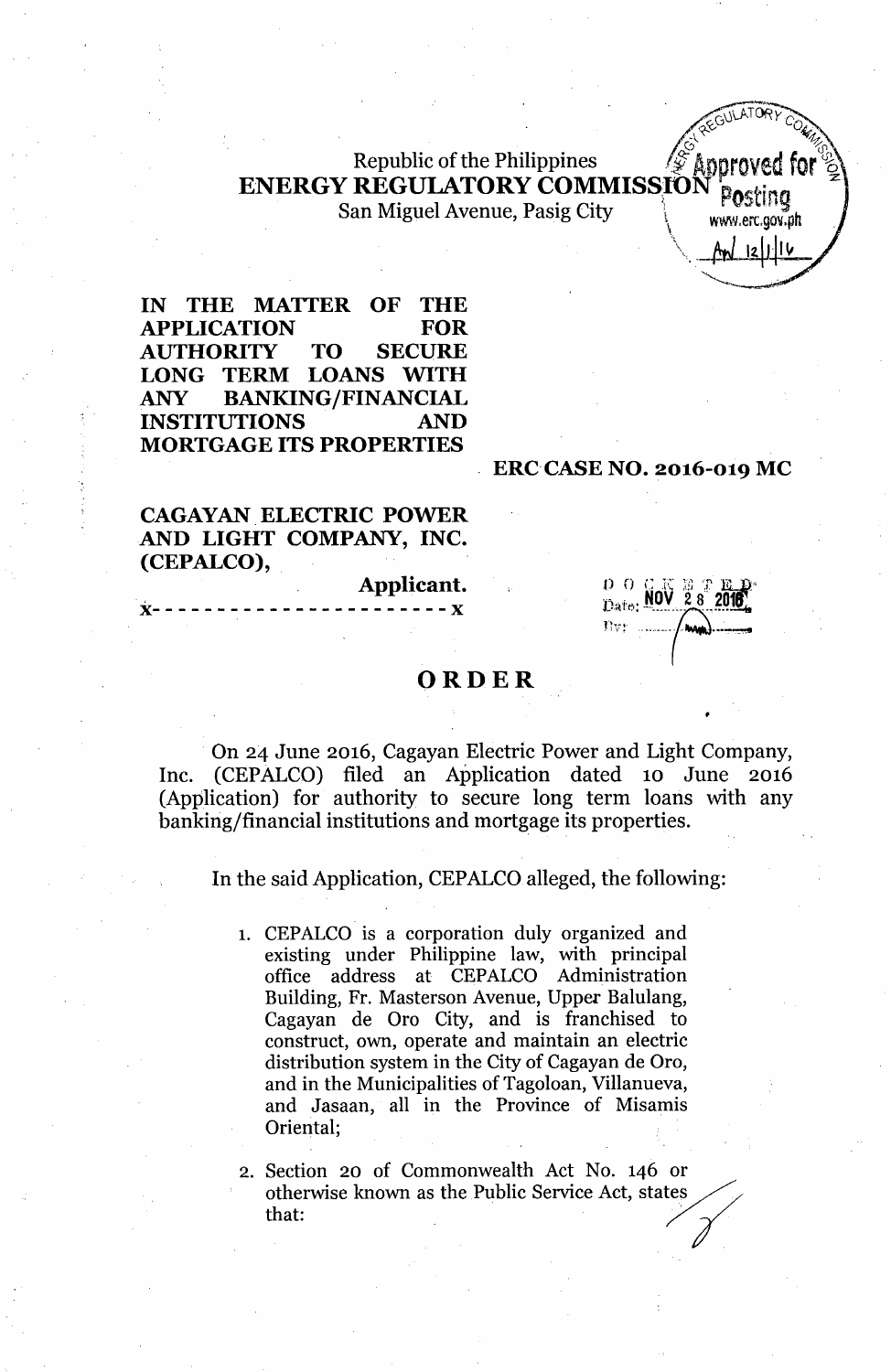"Section 20. Acts requiring the *approval of the Commission. -* Subject to established limitations and exceptions and saving provisions to the contrary, it shall be unlawful for any: public service or for the owner, lessee or operator thereof, without the approval and authorization of the Commission previously had  $-$ 

(e) Hereafter to issue .. xxx .. **issue** any, **bonds or other evidence of indebtedness payable in more than one year from the issuance thereof •• XXX;**

(g) **To sell, alienate, mortgage,. encumber or lease its property, franchises, certificates, privileges,** or rights or any part thereof; or merge or consolidate its property, franchises privileges or rights, or any part thereof, with those of any other public service." (Emphasis supplied)

- 3. Over the next ten years, CEPALCO expects. the total peak demand in its franchise area to double, in the low-growth scenario, or to more than triple, in the high-growth scenario  $-$  from the present peak demand of close to 170 MW;
- 4. To serve this expected load growth, CEPALCO embarks a 10-year capital expenditures plan which include among others, the upgrading or development of additional substations, switchyards, sub-transmission and distribution lines, network automation and supporting lCT projects. This long-term capex plan is aimed to improve system capacity, reliability, efficiency, and comply with safety requirements to meet the fast-growing demand of electricity end-users;
- 5. To finance the 10-year capex plan, CEPALCO has negotiated for a long-term loan from banks in the aggregate amount of PhPg Billion mainly because its internally generated funds is insufficient. These loans shall be drawn in tranches to match the just-in-time financing need for capital project<br>implementation;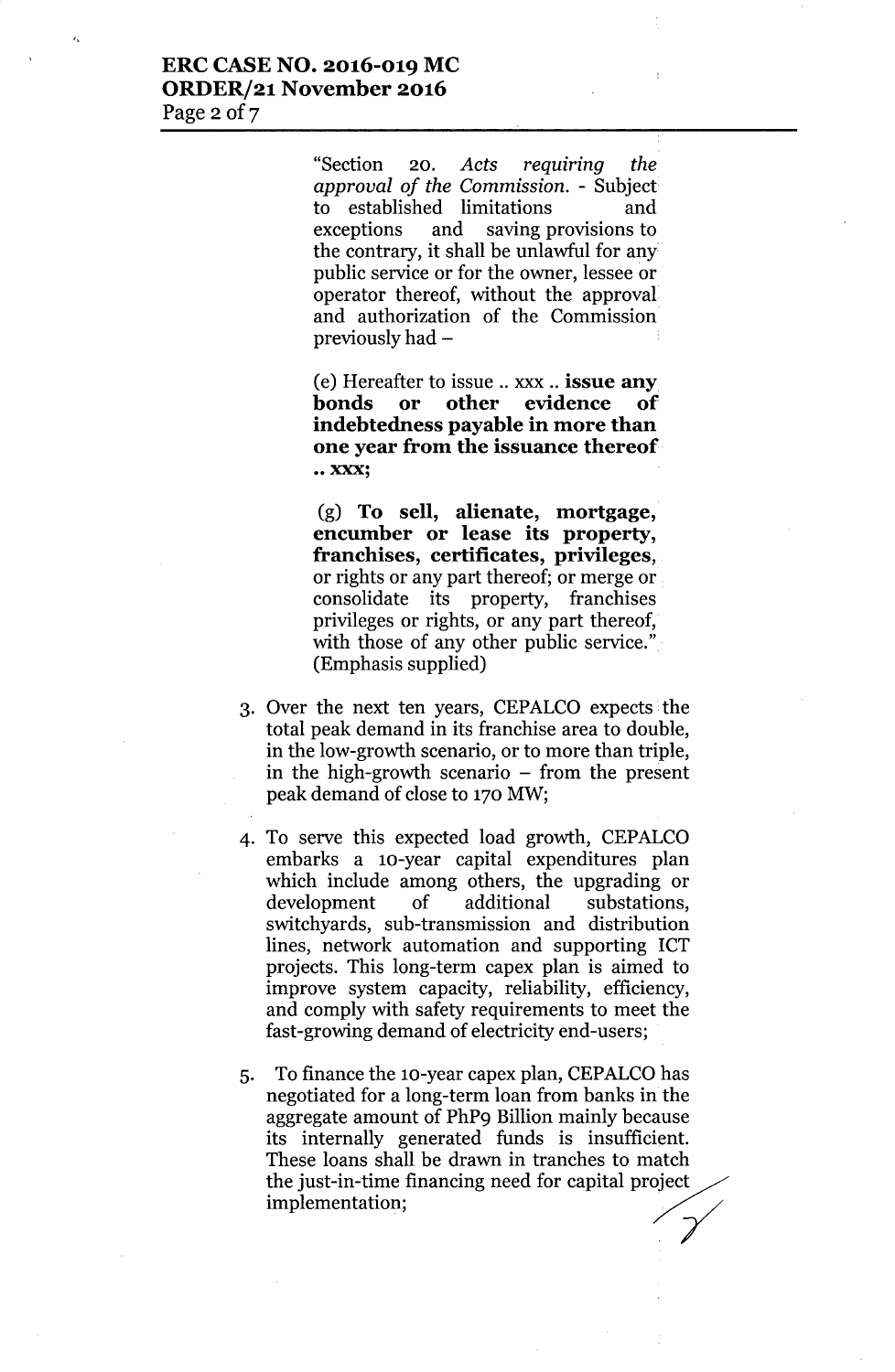- 6. While the proceeds of these long-term loans shall be drawn in tranche over the loan availment period, the creditor banks require security to cover the amount already drawn. For the security, CEPALCO entered into a Mortgage Trust Indenture, wherein a trustee bank acts as intermediary between borrower and the creditors in the administration of the properties offered by borrower as security;
- 7. CEPALCO is mindful that the encumbrances should not adversely affect or be detrimental to the provision of electric service to the customers of CEPALCO. Furthermore, these long-term loans will not affect the rates imposed by CEPALCO to its customers;
- 8. To support this Application, CEPALCO attached the following:
	- a. Audited Financial Statement for 2015 as Annex "A";
	- b. List of Projects for 2015-2016 as Annex **"B".**,
	- c. 2017-2025 Capex Projects Summary-Annex "C"; and
	- d. Utilization of Depreciation Fund Schedule  $-$  Annex "D"; ,
- 9. The approval of this Application will enable CEPALCO to finance the 10-year capex plan that will ultimately promote public interest and convenience because it will enable CEPALCO to provide adequate and reliable electric service to support the fast growing socio-economic development of its franchise area; and
- 10. CEPALCO prays that the Commission grant it the authority to incur the loans and enter into the loan agreement and mortgage its properties to the creditors as security for said loans.

Finding the Application to be sufficient in form and substance with the required fees having been paid, the same is hereby set for determination of compliance with the jurisdictional requirements, expository presentation, Pre-trial Conference and evidentiary hearing on **19 January 2017 (Thursday) at ten o'clock** in the **morning (10:00 A.M.) at the ERC Hearing Room, 15th**~~l~, **Pacific** determination of comphance with the jurisdictional requests expository presentation, Pre-trial Conference and evidentiar on 19 January 2017 (Thursday) at ten o'clock in the relation (10:00 A.M.) at the ERC Hearing Room, 15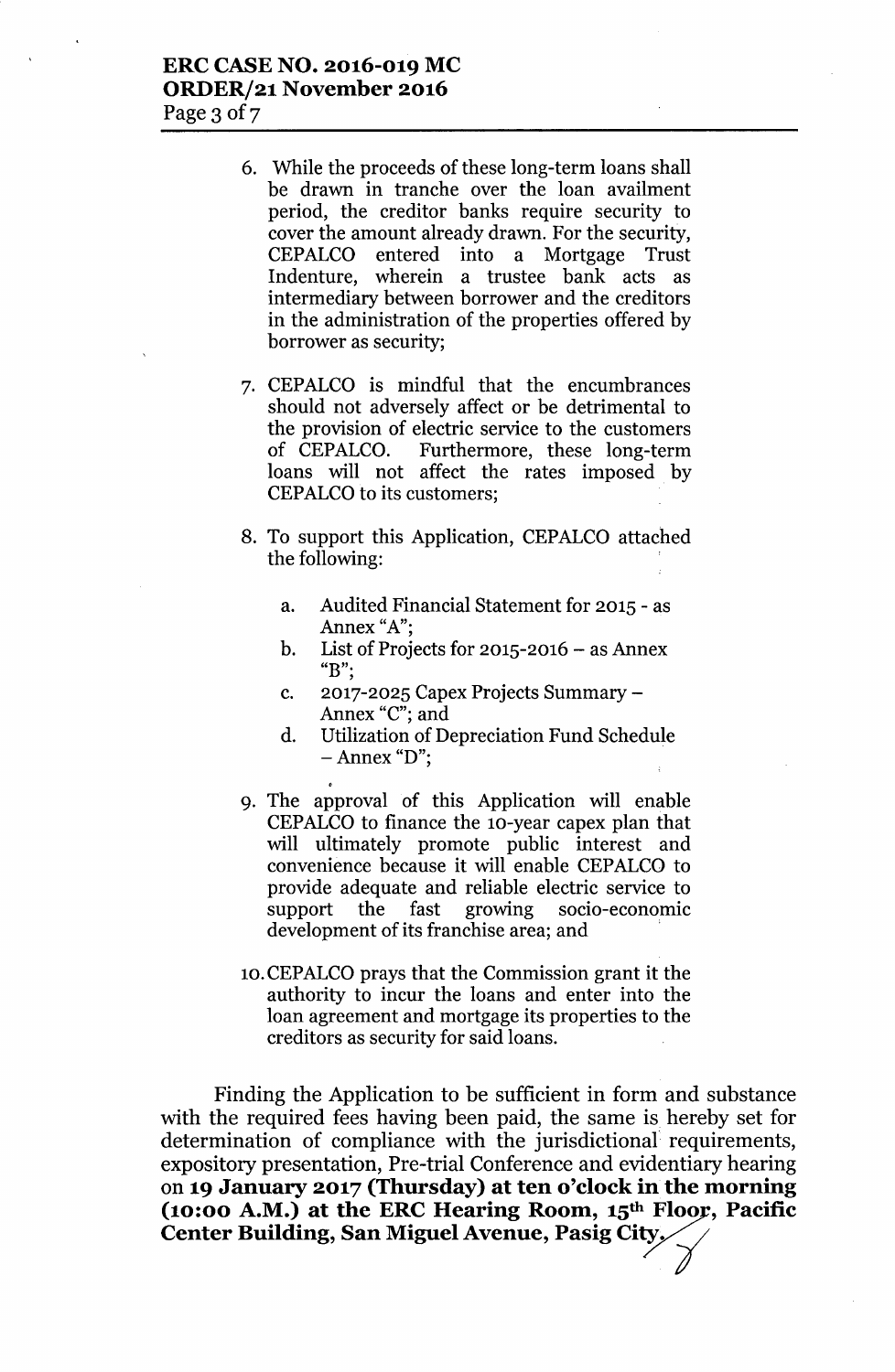CEPALCO is hereby directed to cause the publication of the attached Notice of Public Hearing, at its own expense, once (IX) in a newspaper of general circulation in the Philippines, with the date of the publication to be made not later than ten (10) days before the scheduled date of initial hearing. It is also directed to inform the consumers within its franchise area, by any other means available and appropriate, of the filing of the instant application, its reasons therefor, and of the scheduled hearing thereon.

Let copies of the application, this Order and the attached Notice of Public Hearing be furnished the Office of the Solicitor General (OSG), the Commission on Audit (COA), and the Committees on Energy of both Houses of Congress. They are hereby requested, if they so desire, to send their duly authorized representatives at the scheduled hearing.

Likewise, let copies of this Order and the attached Notice of Public Hearing be furnished the Offices of the Provincial Governor of the Province of Misamis Oriental and its Local Government Unit (LGU) Legislative Body, the City and Municipal Mayors, and the LGU Legislative Bodies within CEPALCO's franchise area for the appropriate posting thereof on their respective bulletin boards.

CEPALCO is directed to furnish all those making requests therefor with copies of the application and its attachments, subject to reimbursement of reasonable photocopying costs.

On the date of the initial hearing and pre-trial conference, CEPALCO must submit to the Commission its written Compliance with the jurisdictional requirements attaching therewith, methodically arranged and duly marked, the evidence on the actual posting and publication of the Notice of Public Hearing consisting of certifications issued to that effect, signed by the aforementioned Governor, Mayors, and Local Government Legislative Bodies, or their duly authorized representatives, bearing the seals of their offices, and the affidavit of the Editor or Business Manager of the newspaper where said Notice of Public Hearing was published together with the complete issue of the said newspaper, and such other proofs of compliance with the requirements of the Commission.

CEPALCO and all interested parties are directed to submit, at least five (5) days before the date of initial hearing and pre-trial CEPALCO and all interested parties are directed to submit, at<br>least five  $(5)$  days before the date of initial hearing and pre-trial<br>conference, their respective Pre-trial Briefs containing, among others: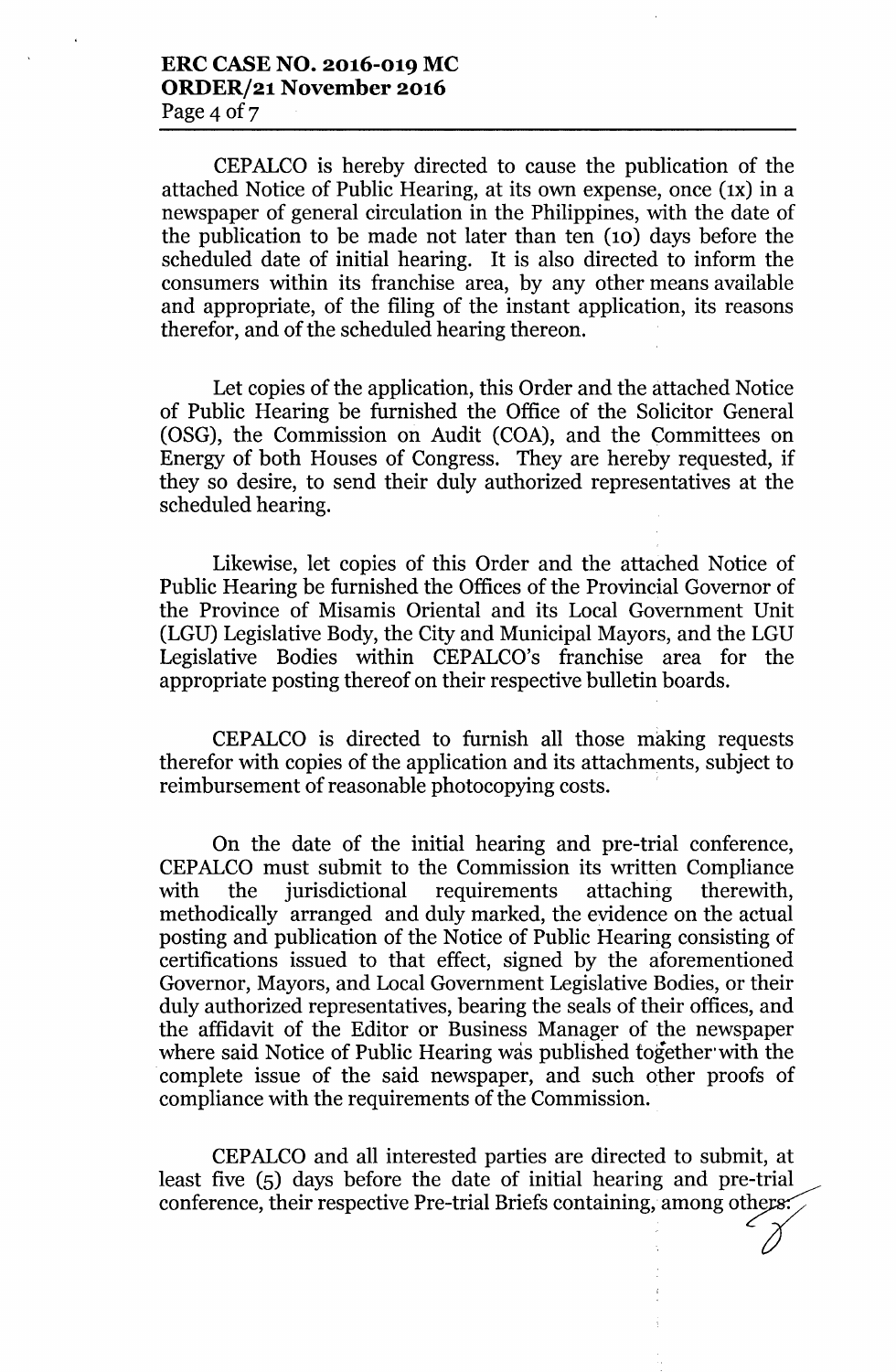- a) a summary of admitted facts and proposed stipulation of facts;
- b) the issues to be tried or resolved;
- c) the documents or exhibits to be presented, stating the purposes and proposed markings thereof; and
- d) the number and names of the witnesses, with their written testimonies in an individual affidavit form, to be attached to the Pre-trial Brief.

Failure of CEPALCO to submit the required Pre-trial Brief and Judicial Affidavits of its witnesses within the prescribed period shall be a ground for cancellation of the scheduled hearing, and the resetting of which shall be six (6) months from said date of cancellation.

As part of the pre-trial conference, CEPALCO must also be prepared to make an expository presentation of its application, aided by whatever communication medium that it may deem appropriate for the purpose, in order to put in plain words and explain, for the benefit of the consumers and other concerned parties, what the application is all about and the reasons and justifications being cited in support thereof.

#### SO ORDERED.

Pasig City, 21 November 2016.

FOR AND BY AUTHORITY OF THE COMMISSION:



~/Ai~JM/ASL/ERC Case 2016-019 MC CEPALCO ORD.doc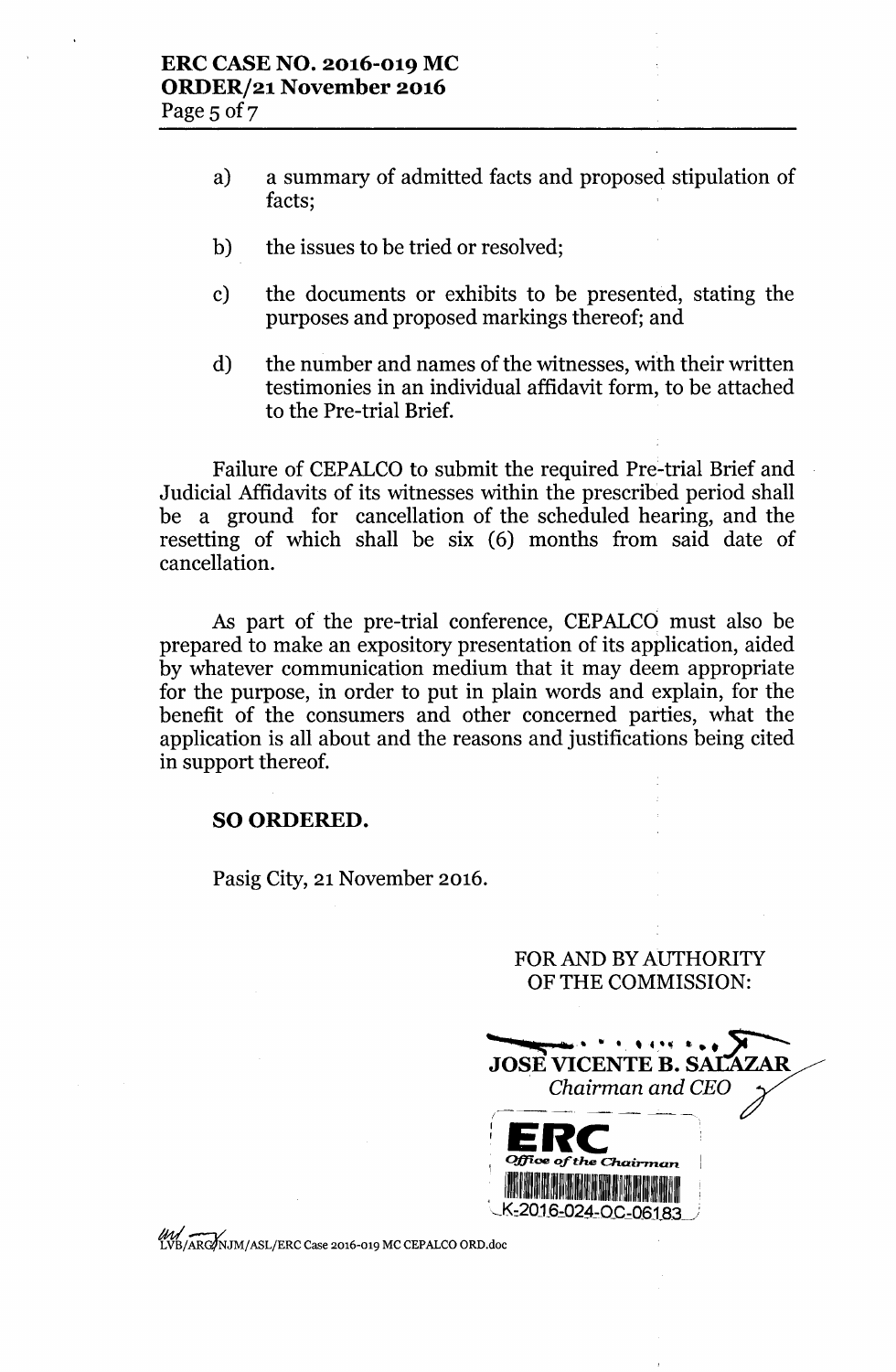#### Copy Furnished:

2.

#### 1. ATfY. ISIDRO O. BACULIO, JR. ATfY. ROEL O. COMORRO ATfY. MAYNARDEUGENIO C. YIAGAN *Counsels for Applicant CEPALCa* Administration Building, Fr. Masterson Avenue, Upper Balulang, Cagayan de Oro City

Ms. Consuelo G. Tion Chief Operating Officer Cagayan Electric Light & Power Co. Inc., (CEPALCO) Administration Building, Fr. Masterson Avenue, Upper Balulang, Cagayan de Oro City

#### 3. Office of the Solicitor General 134 Amorsolo Street, Legaspi Village Makati City, Metro Manila

- 4. Commission on Audit Commonwealth Avenue Quezon City, Metro Manila
- 5. Senate Committee on Energy GSIS Bldg., Roxas Blvd., Pasay City Metro Manila
- 6. House Committee on Energy Batasan Hills, Quezon City, Metro Manila

#### 7. President

Philippine Chamber of Commerce and Industry (PCCI) 3<sup>rd</sup> Floor, Chamber and Industry Plaza (CIP) 1030 Campus Avenue corner Park Avenue McKinley Town Center, Fort Bonifacio, Taguig City

- 8. Office of the Governor Province of Misamis Oriental
- 9. Office of the Local Government Legislative Body Province of Misamis Oriental
- 10. The City Mayor Cagayan de Oro City, Misamis Oriental
- 11. Office of the Local Government Legislative Body Cagayan de Oro City, Misamis Oriental
- 12. The Municipal Mayor Tagoloan, Misamis Oriental
- 13. Office of the Local Government Legislative Body Tagoloan, Misamis Oriental